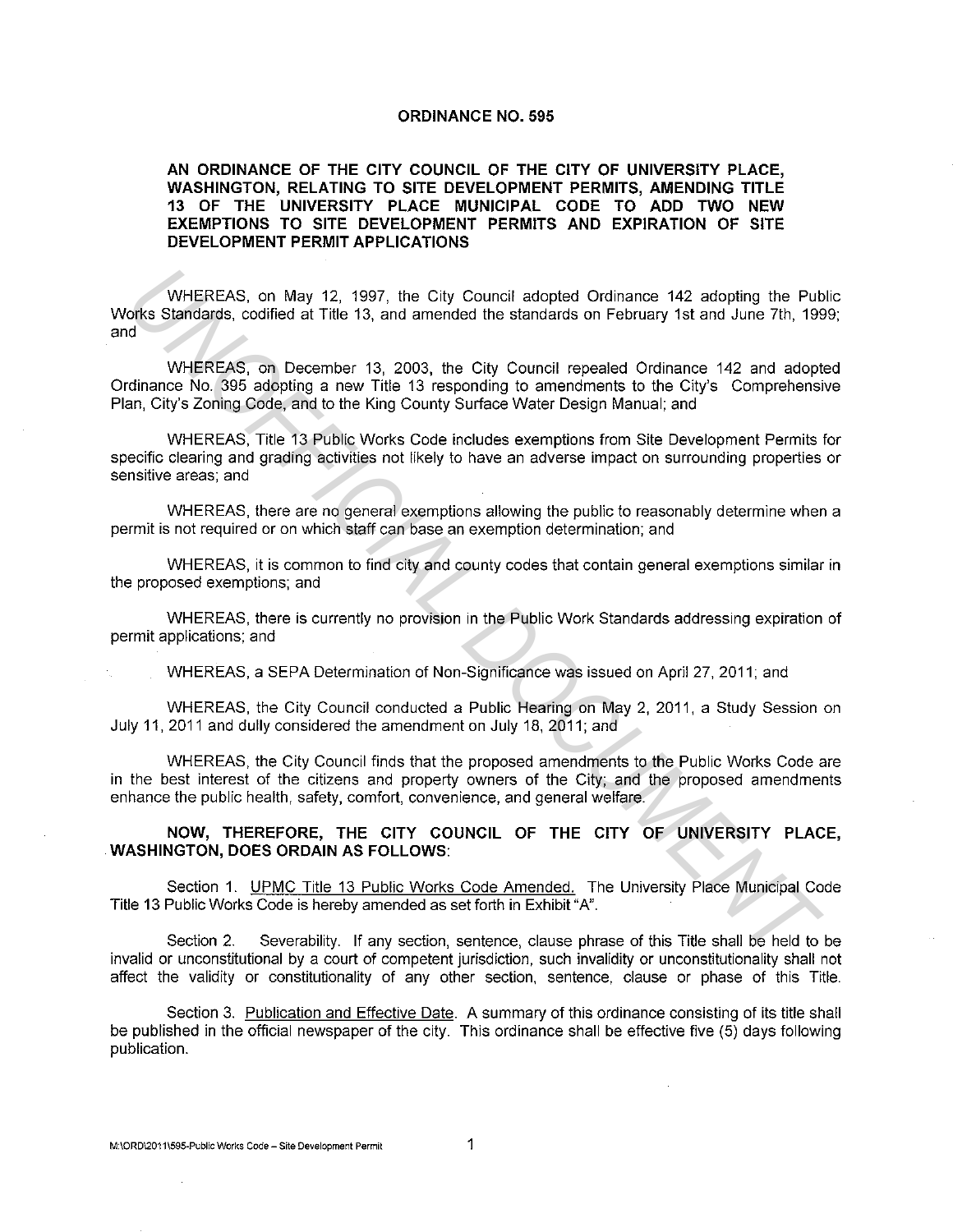PASSED BY THE CITY COUNCIL ON JULY 18, 2011.

ie Klosowki

Debbie Klosowski, Mayor

ATTEST:

• Eny Génetia, City Clerk APPROVED AS TO FORM: *UNOFFICIAL DOCUMENT*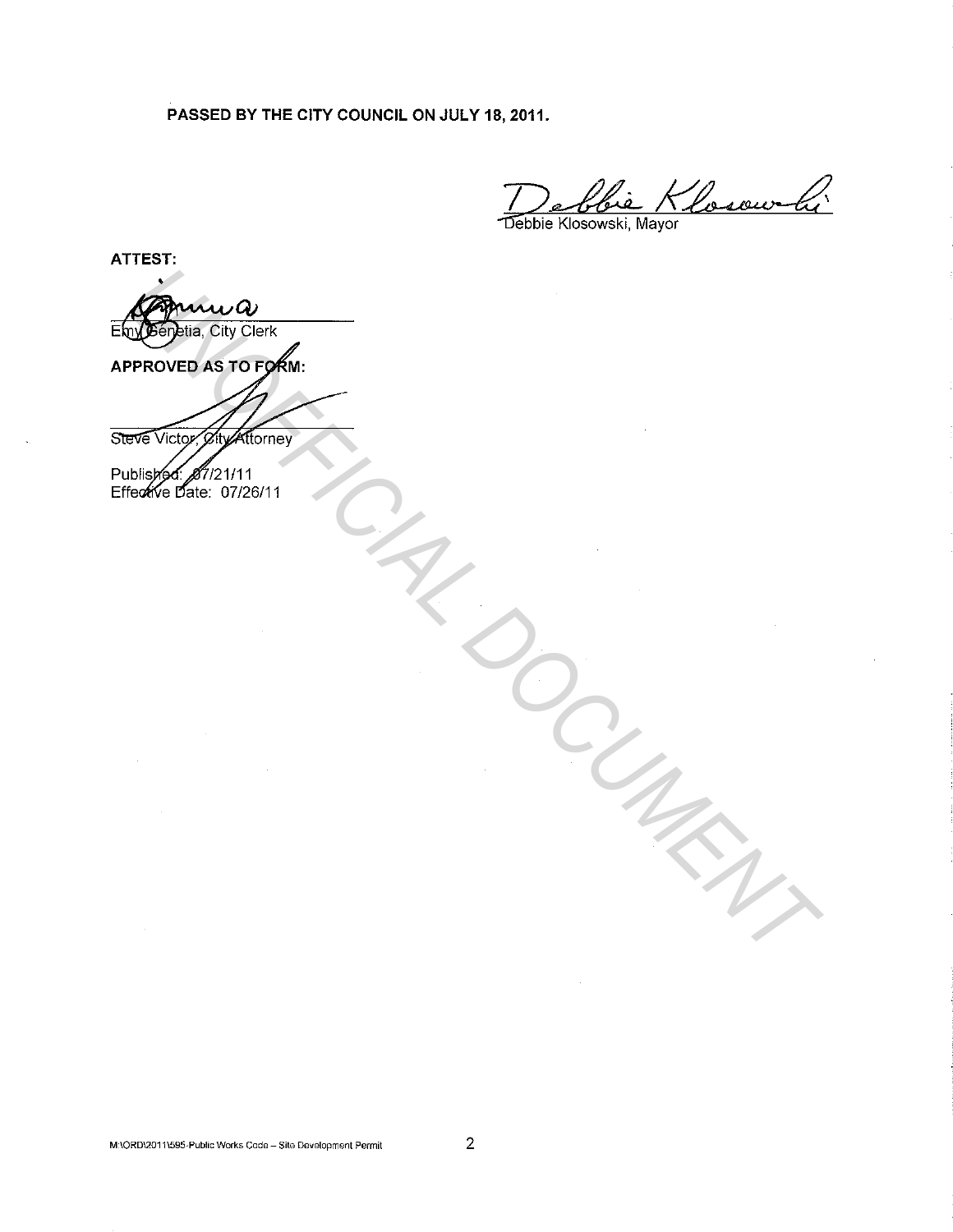## **EXHIBIT A – TITLE 13 PUBLIC WORKS CODE AMENDMENTS**

## **13.05.520 Site development permit.**

A. Permit Required. A site development permit is required for any of the following activities:

1. Clearing.

2. Grading or stockpiling.

3. Constructing or modifying storm drainage facilities or drainage courses.

4. Constructing or modifying roadways (including but not limited to sidewalks, curbs, gutters, bike lanes, planter strips, and street lighting).

5. Creating or modifying impervious surfaces.

6. Any other activity that the Director determines may impact the right-of-way, adjacent properties, and sensitive areas.

B. Permit Exemptions. A site development permit shall not be required for the activities listed below. Properties which are contiguous and in common ownership at any time during the year preceding will be considered one tract for the purpose of applying these exemptions. Any work that is exempt from the permitting requirements of this code still must comply with all other applicable provisions of this code and the UPMC. 3. Constructing or modifying storm drainage factitities or drainage courses.<br>4. Constructing or modifying roadways (including but not limited to sidewalks,<br>this, gutters, bike lanes, planter strips, and strete lighting).<br>5

1. Construction, maintenance or repair of public roads or public storm drainage facilities when performed by the City.

2. Any grading activity for which a building permit has been issued. Only grading activity that is reasonably connected to, or required to accomplish the work permitted by, the building permit is exempt from a separate permit.

3. Any grading activity qualifying for a permit exemption in accordance with UPMC Title 14.

4. The import or disturbance of not more than a total of 50 cubic yards of material, for the life of the project except in or near sensitive areas including within 25 feet of a drainage course, pothole, or floodplain and provided adequate measures are taken to prevent off-site erosion or sedimentation.

54. Emergency sandbagging, diking, ditching, filling or similar work when done to protect life or property.

65. The clearing of any area less than 20,000 square feet. This general exemption is not applicable for clearing within sensitive areas.

7. The stockpiling or broadcasting of less than 250 cubic yards of topsoil, peat, sawdust, mulch, bark, chips or solid nutrients on a lot, tract, or parcel of land, per year except in floodplains and except in sensitive areas provided adequate measures are taken to prevent off-site erosion or sedimentation

86. Any activity that the Director determines will have negligible impact on the right-of-way, sensitive areas, or other properties or persons.

C. Permit Application. To obtain a site development permit, the applicant must file a written application on the form furnished by the City for that purpose. Any permit application that does not comply with this section may be ineligible for review. The application shall:

1. Identify and describe all work proposed to be covered by the permit.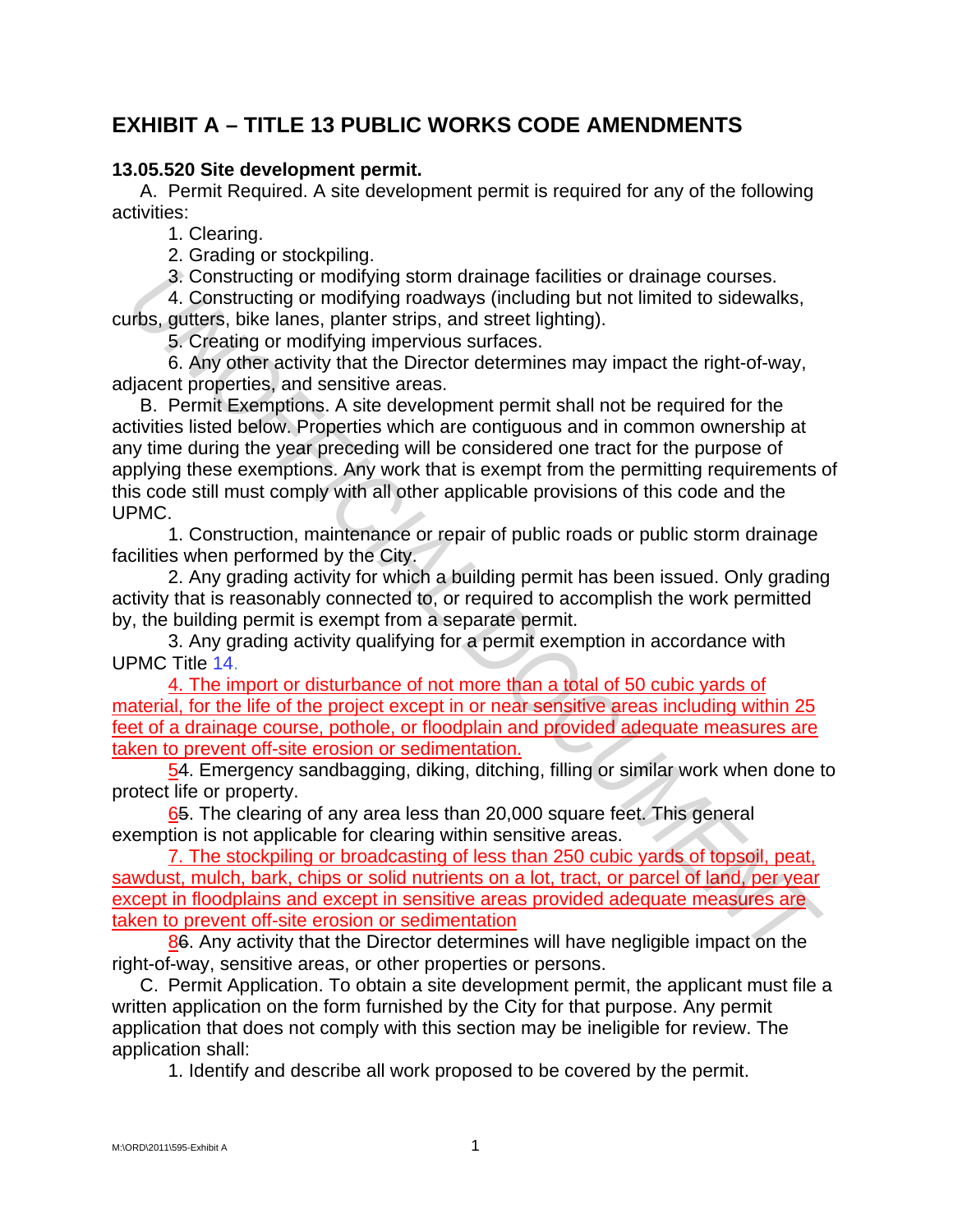2. Provide the legal description, street address or other description of the site on which the proposed work will be done and specify the location on the site where the proposed work will occur.

3. Identify the use for which the work is intended.

4. Be accompanied by plans, diagrams, computations and specifications and any other data required by subsection (D) of this section.

5. Be signed by the applicant, or the applicant's authorized agent.

6. Provide such other data and information as may reasonably be required by the Director to process the application pursuant to the UPMC.

7. Pay the appropriate fees.

8. Identify the property owner and the engineer of record.

D. Submittal Documents. Plans, specifications, engineering calculations, diagrams, geotechnical reports, storm drainage reports, easements, dedications, special inspection and observation programs, and other data required by the Director shall constitute the submittal documents and shall be submitted with each application for a permit. The submittal documents shall be prepared by an engineer licensed in the State of Washington unless the Director determines that the nature of the work applied for is such that an engineered design is not necessary to obtain compliance with this code. All submittal documents shall conform to the University Place submittal requirements. **6.** Provide such other data and information as may reasonably be required by the record information as may reasonably be required by the properties of the appropriate fees.<br>
7. Pay the appropriate fees.<br> **U.** Submittal Do

1. Plans and Specifications. Plans and specifications shall be of sufficient clarity to indicate the location, nature and extent of the work proposed and show in detail that the work proposed will conform to this code and other applicable laws, ordinances, rules and regulations. The plans shall include all applicable construction notes and details as provided in the University Place Standard Notes and Details.

2. Engineering Reports. Engineering reports include, but are not limited to, storm drainage reports, traffic impact analyses, geotechnical reports, and any other engineering calculations or analyses.

3. Easements and Dedications. Easements and dedications shall be prepared by a professional land surveyor licensed in the State of Washington. All easements and dedications shall include a legal description and drawing depicting the easement or dedication area. Easements and dedications shall conform to Chapter 13.10 UPMC. All easements and dedications to the public must be in a form acceptable to the City Attorney.

4. Special Inspection and Observation Program. The special inspection and observation program shall be submitted with the permit application in accordance with Article VII of this chapter.

5. Financial Guarantees. Financial guarantees shall be submitted as required in Article VI of this chapter prior to permit issuance.

E. Permit Issuance. The application and submittal documents shall be reviewed by the Director. Such documents may also be reviewed by other departments of the City or independent consultants if determined necessary by the Director. If the Director finds that the work described in an application for a permit and the submittal documents conform to the requirements of this code, other provisions of the UPMC and any other pertinent ordinances, and that the appropriate fees have been paid and financial guarantees presented, the Director shall issue a permit to the applicant. The Director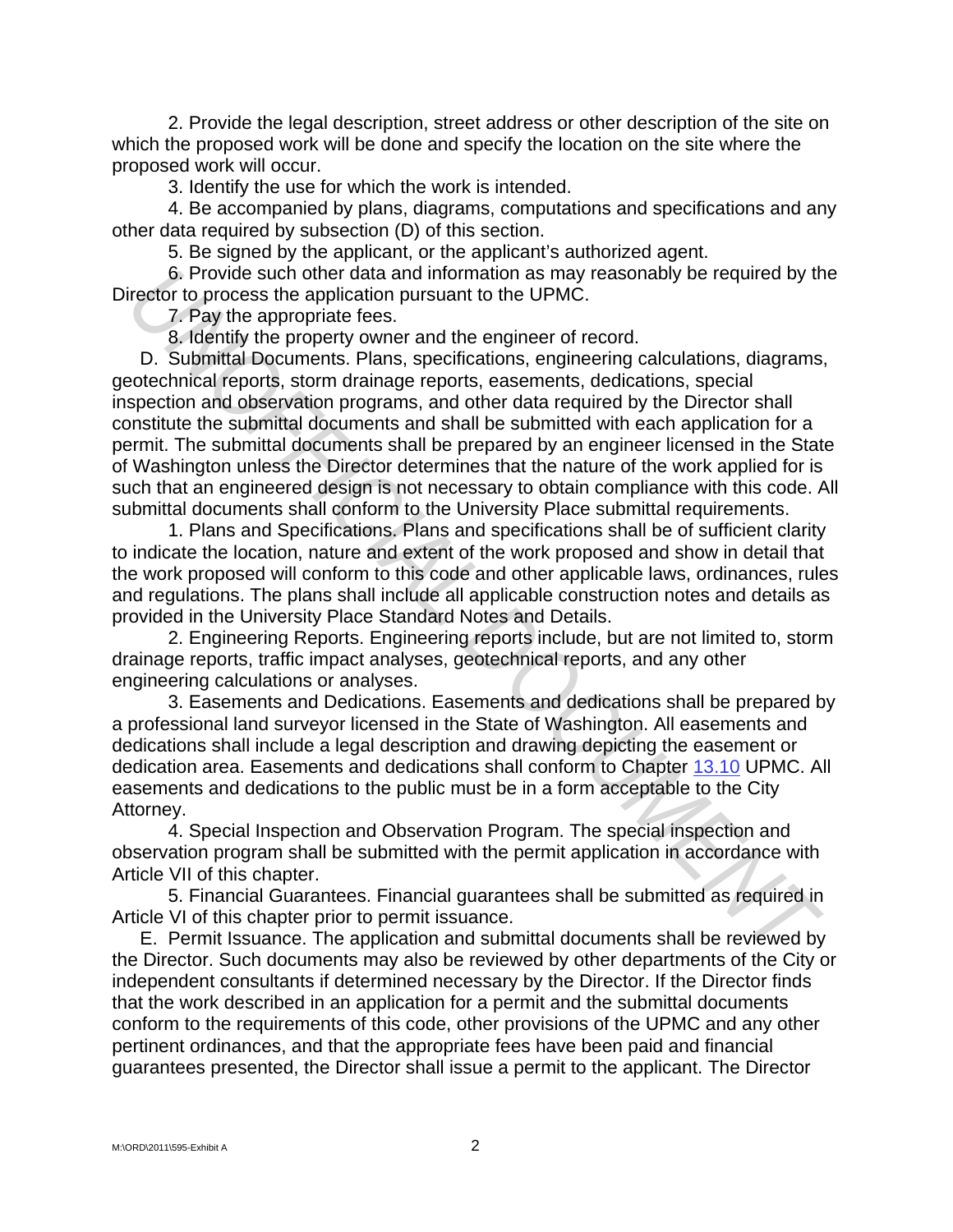may attach conditions as may be necessary to ensure compliance with this code, other provisions of the UPMC and City ordinances.

F. Approval Limited to Approved Plan. When the Director issues a permit where plans are required, the Director shall sign the plans in an approval block. Such approved plans shall not be changed, modified or altered without authorization from the Director. All work regulated by this code shall be done in accordance with the approved plans.

G. Violations. Failure to obtain a permit is a violation of this code and may be cause for withholding or withdrawing approval of project plans, revocation of a permit, suspension of building (or other) inspections, forfeiture of financial guarantees submitted to the City, refusal of the City to accept the work or other enforcement action under this code or other provisions of the UPMC. It shall be unlawful for any work that requires a permit to be undertaken without a permit. Any permit application submitted for work commenced prior to the application submittal shall be subject to a charge equal to double the applicable fees plus the actual cost for any investigation undertaken in conjunction with the consideration of the permit. G. Violations. Failure to obtain a permit is a violation of this code and may be causare, if a violation of the city, returnation of the computering to the City of the computering approval of project phase, revocation of a

H. Timely Completion of Work. The applicant shall complete the work, obtain an engineer's certification of the work, submit any associated maintenance and defect guarantees, and secure the City's acceptance of the work prior to permit expiration.

I. Validity of Permit.

1. Issuing or granting a permit or approving plans or other submittal documents shall not be construed to be a permit for, or approval of, any violation of this code or other City ordinance.

2. Permit issuance shall not prevent the Director from: (a) requiring the correction of errors in the plans, specifications and other data; or (b) preventing construction activities from being carried out in violation of this code, other provisions of the UPMC, or City ordinances.

3. Permit issuance shall not be construed as approval for any additional work beyond the scope of the permit.

J. Expiration.

1. A site development permit application shall expire when the applicant fails to provide necessary documentation and/or correction necessary to issue a permit in compliance with this code within 180 days of a request to provide such documentation and/or correction. A site development permit application may be extended for a single period not exceeding 180 days. The applicant shall submit a request in writing and demonstrate that circumstances beyond the control of the applicant have prevented completion of the request for documentation and/or correction.

2. Site development permits expire upon any of the following:

**1a.** Two years after permit issuance.

2b. One hundred eighty days after permit issuance if construction has not commenced.

3. The work authorized by such permit is either abandoned or suspended for a period of 180 days following commencement of the work.

K. Extension of Permit\*. A site development permit may be extended for a period not exceeding 180 days. The applicant shall submit a request in writing and